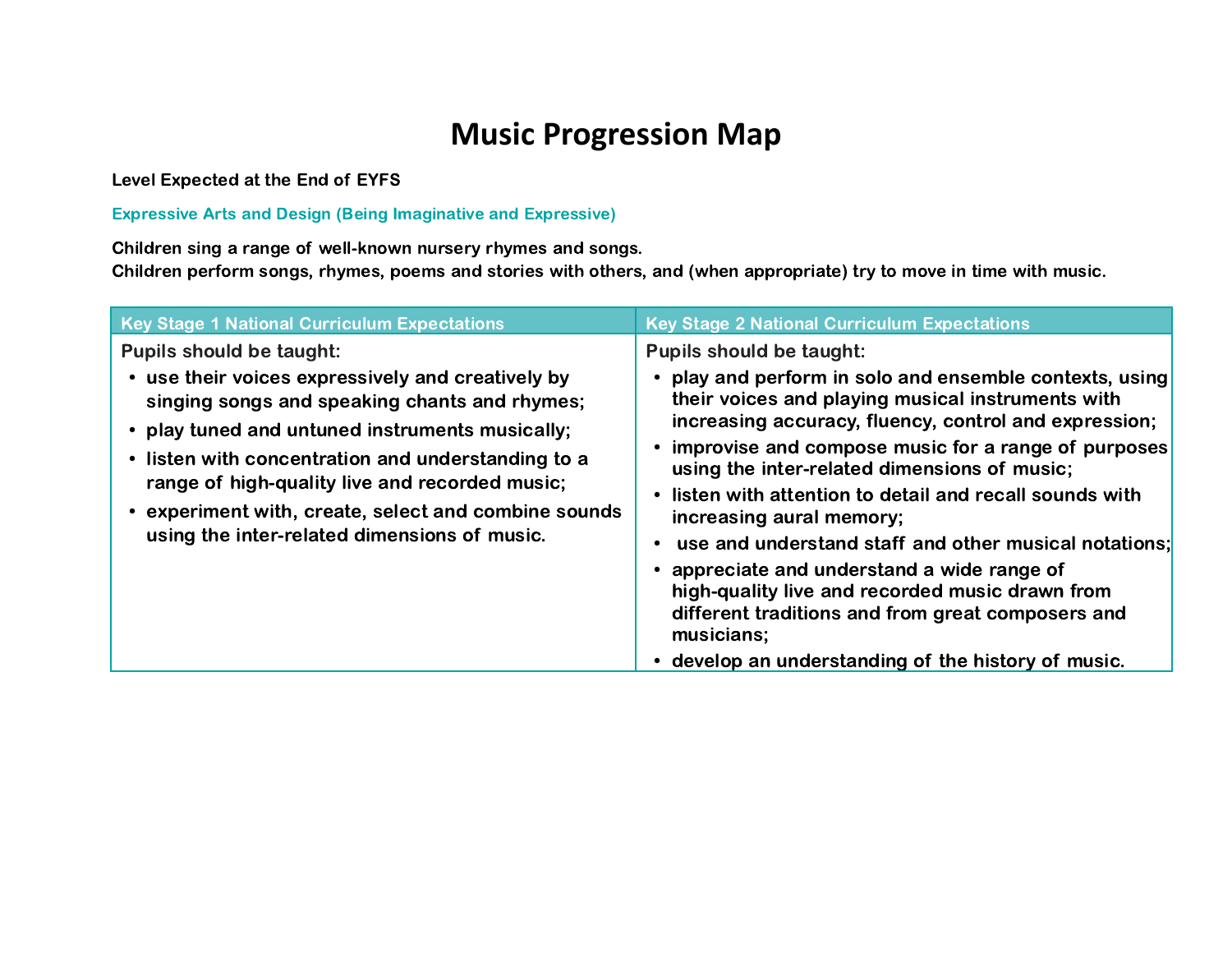| <b>Listening</b>                                                                                                                                                |                                                                                                                                                          |                                                                                                                                                                                          |                                                                                                                                                                                                 |  |
|-----------------------------------------------------------------------------------------------------------------------------------------------------------------|----------------------------------------------------------------------------------------------------------------------------------------------------------|------------------------------------------------------------------------------------------------------------------------------------------------------------------------------------------|-------------------------------------------------------------------------------------------------------------------------------------------------------------------------------------------------|--|
| <b>EYFS</b>                                                                                                                                                     | Year 1/2                                                                                                                                                 | Year 3/4                                                                                                                                                                                 | Year 5/6                                                                                                                                                                                        |  |
| Responding to music through<br>movement, altering movement<br>to reflect the tempo, dynamics<br>or pitch of the music.<br><b>Exploring lyrics by suggesting</b> | <b>Recognising and understanding</b><br>the difference between pulse<br>and rhythm.<br><b>Understanding that different</b><br>types of sounds are called | Discussing the stylistic features of<br>different genres, styles and<br>traditions of music using musical<br>vocabulary (Indian, classical,<br>Chinese, Battle Songs, Ballads,<br>Jazz). | <b>Recognising and confidently</b><br>discussing the stylistic<br>features of different genres,<br>styles and traditions of music<br>using musical vocabulary.<br>(South African, West African, |  |
| appropriate actions.                                                                                                                                            | timbres.                                                                                                                                                 | Understanding that music from                                                                                                                                                            | <b>Musical, Theatre, Blues, Dance</b><br>Remix.).                                                                                                                                               |  |
| Exploring the story behind the<br>lyrics or music.                                                                                                              | Recognising basic tempo,<br>dynamic and pitch changes<br>(faster/slower, louder/quieter                                                                  | different parts of the world has<br>different features.                                                                                                                                  | Representing the features of a<br>piece of music using graphic                                                                                                                                  |  |
| Listening to and following a<br>beat using body percussion<br>and instruments.                                                                                  | and higher/lower).<br>Describing the character, mood,                                                                                                    | Recognising and explaining the<br>changes within a piece of music<br>using musical vocabulary.                                                                                           | notation, and colours,<br>justifying their choices with<br>reference to musical                                                                                                                 |  |
| <b>Considering whether a piece</b>                                                                                                                              | or 'story' of music they listen to,<br>both verbally and through                                                                                         | Describing the timbre, dynamic,                                                                                                                                                          | vocabulary.                                                                                                                                                                                     |  |
| of music has a fast, moderate<br>or slow tempo.                                                                                                                 | movement.<br><b>Describing the differences</b>                                                                                                           | and textural details of a piece of<br>music, both verbally, and through<br>movement. Beginning to show an                                                                                | Comparing, discussing and<br>evaluating music using<br>detailed musical vocabulary.                                                                                                             |  |
| Listening to sounds and<br>matching them to the object or                                                                                                       | between two pieces of music.                                                                                                                             | awareness of metre.                                                                                                                                                                      | Developing confidence in                                                                                                                                                                        |  |
| instrument.<br>Listening to sounds and                                                                                                                          | <b>Expressing a basic opinion</b><br>about music (like/dislike).                                                                                         | <b>Beginning to use musical</b><br>vocabulary (related to the<br>inter-related dimensions of music)                                                                                      | using detailed musical<br>vocabulary (related to the<br>inter-related dimensions of                                                                                                             |  |
| identifying high and low pitch.                                                                                                                                 | Listening to and repeating<br>short, simple rhythmic patterns.                                                                                           | when discussing improvements to<br>their own and others' work.                                                                                                                           | music) to discuss and evaluate<br>their own and others' work.                                                                                                                                   |  |
| Listening to and repeating a<br>simple rhythm. Listening to<br>and repeating simple lyrics.                                                                     | Listening and responding to<br>other performers by playing as<br>part of a group.                                                                        | Recognising the use and<br>development of motifs in music.                                                                                                                               | Discussing musical eras in<br>context, identifying how they<br>have influenced each other,                                                                                                      |  |
| <b>Understanding that different</b><br>instruments make different                                                                                               |                                                                                                                                                          | Identifying gradual dynamic and<br>tempo changes within a piece of                                                                                                                       | and discussing the impact of<br>different composers on the                                                                                                                                      |  |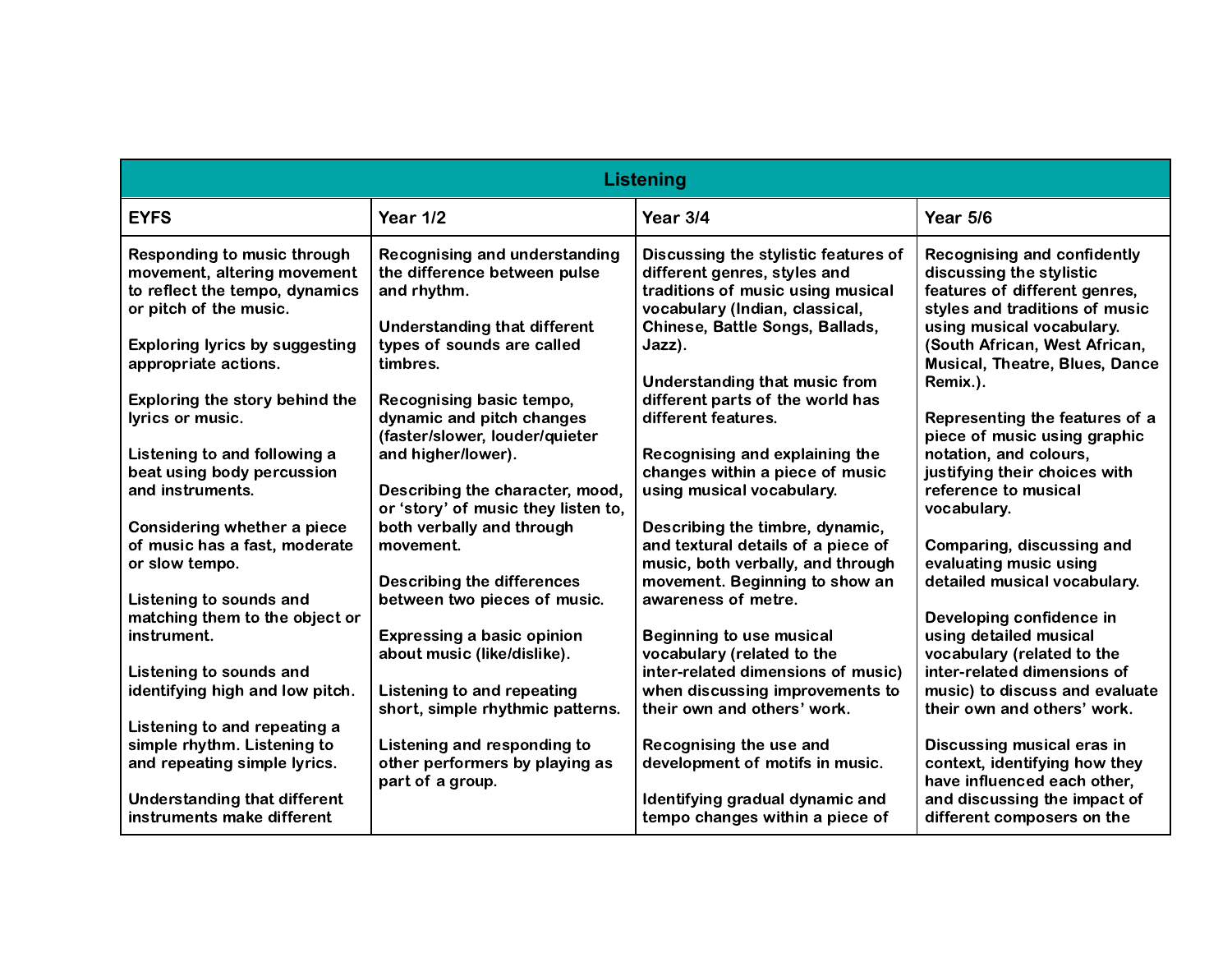| sounds and grouping them<br>accordingly. | music.                                                                                                                                                                                                                                                                                   | development of musical styles.                                                                                                                                                                                                                                                    |
|------------------------------------------|------------------------------------------------------------------------------------------------------------------------------------------------------------------------------------------------------------------------------------------------------------------------------------------|-----------------------------------------------------------------------------------------------------------------------------------------------------------------------------------------------------------------------------------------------------------------------------------|
|                                          | Recognising and discussing the<br>stylistic features of different<br>genres, styles and traditions of<br>music using musical vocabulary<br>(Samba, Rock and Roll).                                                                                                                       | <b>Recognising and confidently</b><br>discussing the stylistic<br>features of music and relating<br>it to other aspects of the Arts<br>(Pop art, Film music).                                                                                                                     |
|                                          | Identifying common features<br>between different genres, styles<br>and traditions of music.<br>Recognising, naming and<br>explaining the effect of the<br>interrelated dimensions of music.<br><b>Identifying scaled dynamics</b><br>(crescendo/decrescendo) within a<br>piece of music. | Representing changes in pitch,<br>dynamics and texture using<br>graphic notation, justifying<br>their choices with reference to<br>musical vocabulary.<br>Identifying the way that<br>features of a song can<br>complement one another to<br>create a coherent overall<br>effect. |
|                                          | Using musical vocabulary to<br>discuss the purpose of a piece of<br>music.<br>Using musical vocabulary (related<br>to the inter-related dimensions of<br>music) when discussing<br>improvements to their own and<br>others' work.                                                        | Use musical vocabulary<br>correctly when describing and<br>evaluating the features of a<br>piece of music.<br>Evaluating how the venue,<br>occasion and purpose affects<br>the way a piece of music<br>sounds.<br><b>Confidently using detailed</b>                               |
|                                          |                                                                                                                                                                                                                                                                                          | musical vocabulary (related to<br>the inter-related dimensions of<br>music) to discuss and evaluate<br>their own and others work                                                                                                                                                  |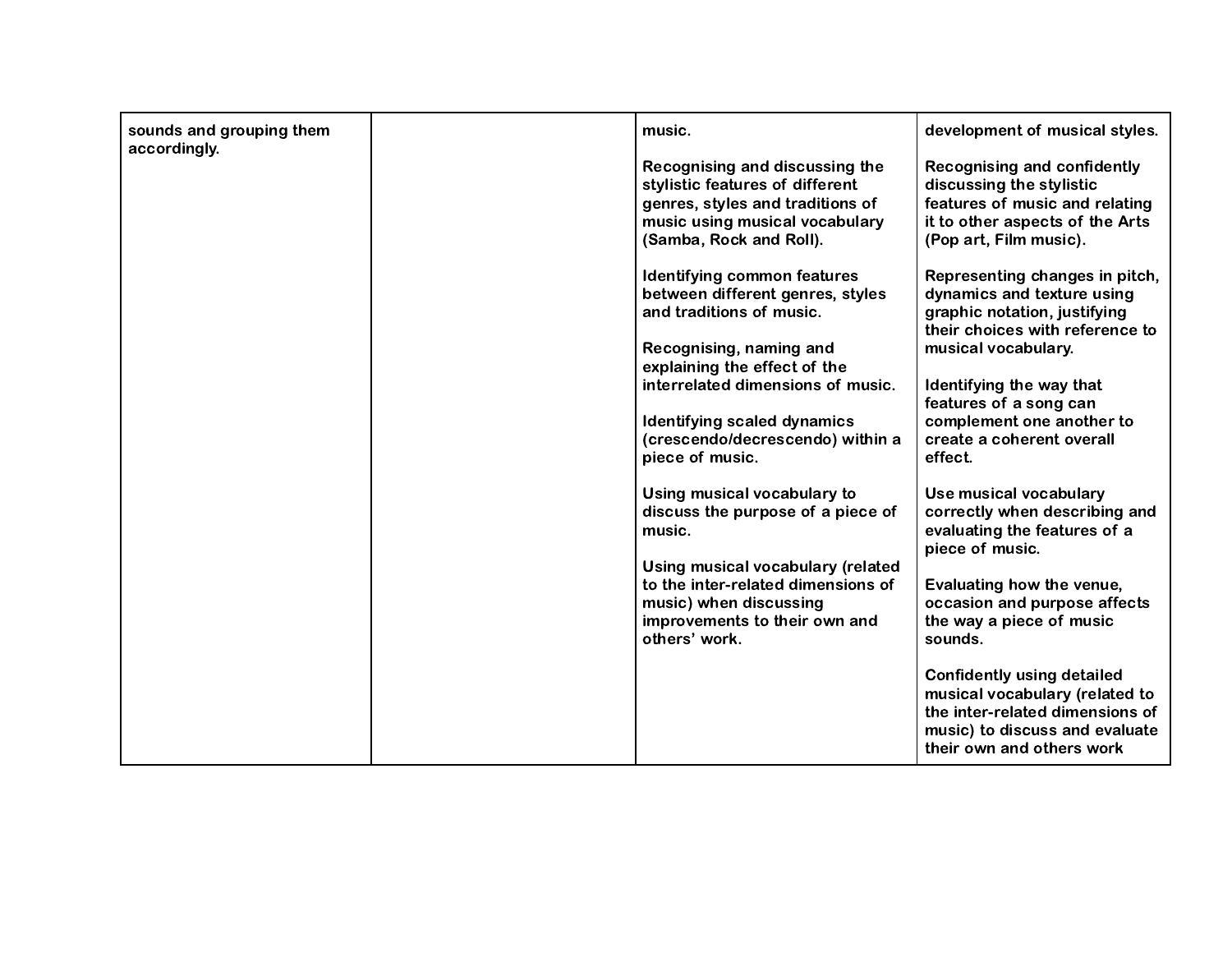| <b>Composing</b>                                                                                                               |                                                                                                                                |                                                                                                                                         |                                                                                                                                          |  |
|--------------------------------------------------------------------------------------------------------------------------------|--------------------------------------------------------------------------------------------------------------------------------|-----------------------------------------------------------------------------------------------------------------------------------------|------------------------------------------------------------------------------------------------------------------------------------------|--|
| <b>EYFS</b>                                                                                                                    | Year 1/2                                                                                                                       | Year 3/4                                                                                                                                | Year 5/6                                                                                                                                 |  |
| <b>Playing untuned percussion</b><br>'in time' with a piece of music.<br>Selecting classroom objects<br>to use as instruments. | Selecting and creating short<br>sequences of sound with<br>voices or instruments to<br>represent a given idea or<br>character. | Composing a piece of music in a<br>given style with voices and<br>instruments (Battle Song, Indian<br>Classical, Jazz, Swing).          | Composing a detailed piece of<br>music from a given stimulus with<br>voices, bodies and instruments<br>(Remix, Colours, Stories, Drama). |  |
| <b>Experimenting with body</b><br>percussion and vocal sounds<br>to respond to music.                                          | <b>Combining instrumental and</b><br>vocal sounds within a given<br>structure. Creating simple<br>melodies using a few notes.  | <b>Combining melodies and rhythms</b><br>to compose a multi-layered<br>composition in a given style<br>(pentatonic).                    | Improvising coherently within a<br>given style.<br><b>Combining rhythmic patterns</b><br>(ostinato) into a multi-layered                 |  |
| Selecting appropriate<br>instruments to represent<br>action and mood.                                                          | Choosing dynamics, tempo<br>and timbre for a piece of<br>music.                                                                | Using letter name and rhythmic<br>notation (graphic or staff), and<br>key musical vocabulary to label<br>and record their compositions. | composition using all the<br>inter-related dimensions of music<br>to add musical interest.                                               |  |
| <b>Experimenting with playing</b><br>instruments in different ways.                                                            | Creating a simple graphic<br>score to represent a                                                                              | <b>Suggesting and implementing</b><br>improvements to their own work,                                                                   | Using staff notation to record<br>rhythms and melodies.                                                                                  |  |
|                                                                                                                                | composition.<br><b>Beginning to make</b><br>improvements to their work as                                                      | using musical vocabulary.<br>Composing a coherent piece of<br>music in a given style with                                               | Selecting, discussing and refining<br>musical choices both alone and<br>with others, using musical<br>vocabulary with confidence.        |  |
|                                                                                                                                | suggested by the teacher.<br><b>Selecting and creating longer</b><br>sequences of appropriate<br>sounds with voices or         | voices, bodies and instruments.<br><b>Beginning to improvise musically</b><br>within a given style.                                     | <b>Suggesting and demonstrating</b><br>improvements to own and others'<br>work.                                                          |  |
|                                                                                                                                | instruments to represent a<br>given idea or character.<br>Successfully combining and                                           | Developing melodies using<br>rhythmic variation, transposition,<br>inversion, and looping.                                              | Composing a multi-layered piece<br>of music from a given stimulus<br>with voices, bodies and<br>Instruments.                             |  |
|                                                                                                                                | layering several instrumental<br>and vocal patterns within a                                                                   | Creating a piece of music with at<br>least four different layers and a                                                                  | Composing an original song,                                                                                                              |  |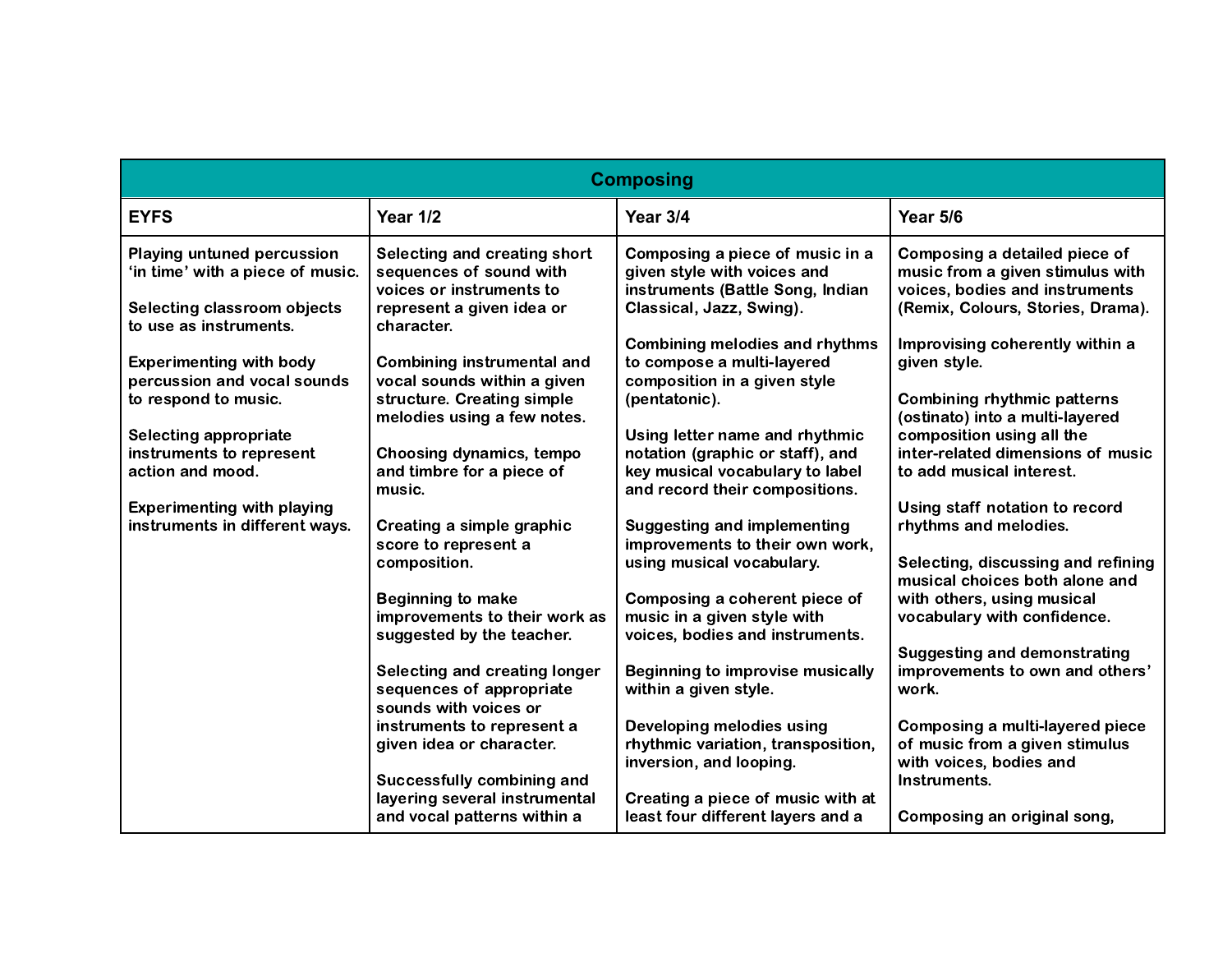| given structure.                                           | clear structure.                                             | incorporating lyric writing,<br>melody writing and the                              |
|------------------------------------------------------------|--------------------------------------------------------------|-------------------------------------------------------------------------------------|
| Creating simple melodies from                              | Using letter name, graphic and                               | composition of accompanying                                                         |
| five or more notes.                                        | rhythmic notation and key<br>musical vocabulary to label and | features, within a given structure.                                                 |
| Choosing appropriate                                       | record their compositions.                                   | Developing melodies using                                                           |
| dynamics, tempo and timbre                                 |                                                              | rhythmic variation, transposition                                                   |
| for a piece of music.                                      | <b>Suggesting improvements to</b>                            | and changes in dynamics, pitch                                                      |
|                                                            | others' work, using musical                                  | and texture. Recording own                                                          |
| Using letter name and graphic<br>notation to represent the | vocabulary.                                                  | composition using appropriate<br>forms of notation and/or                           |
| details of their composition.                              |                                                              | technology and incorporating.                                                       |
| <b>Beginning to suggest</b>                                |                                                              |                                                                                     |
| improvements to their own<br>work.                         |                                                              | Constructively critique their own<br>and others' work, using musical<br>vocabulary. |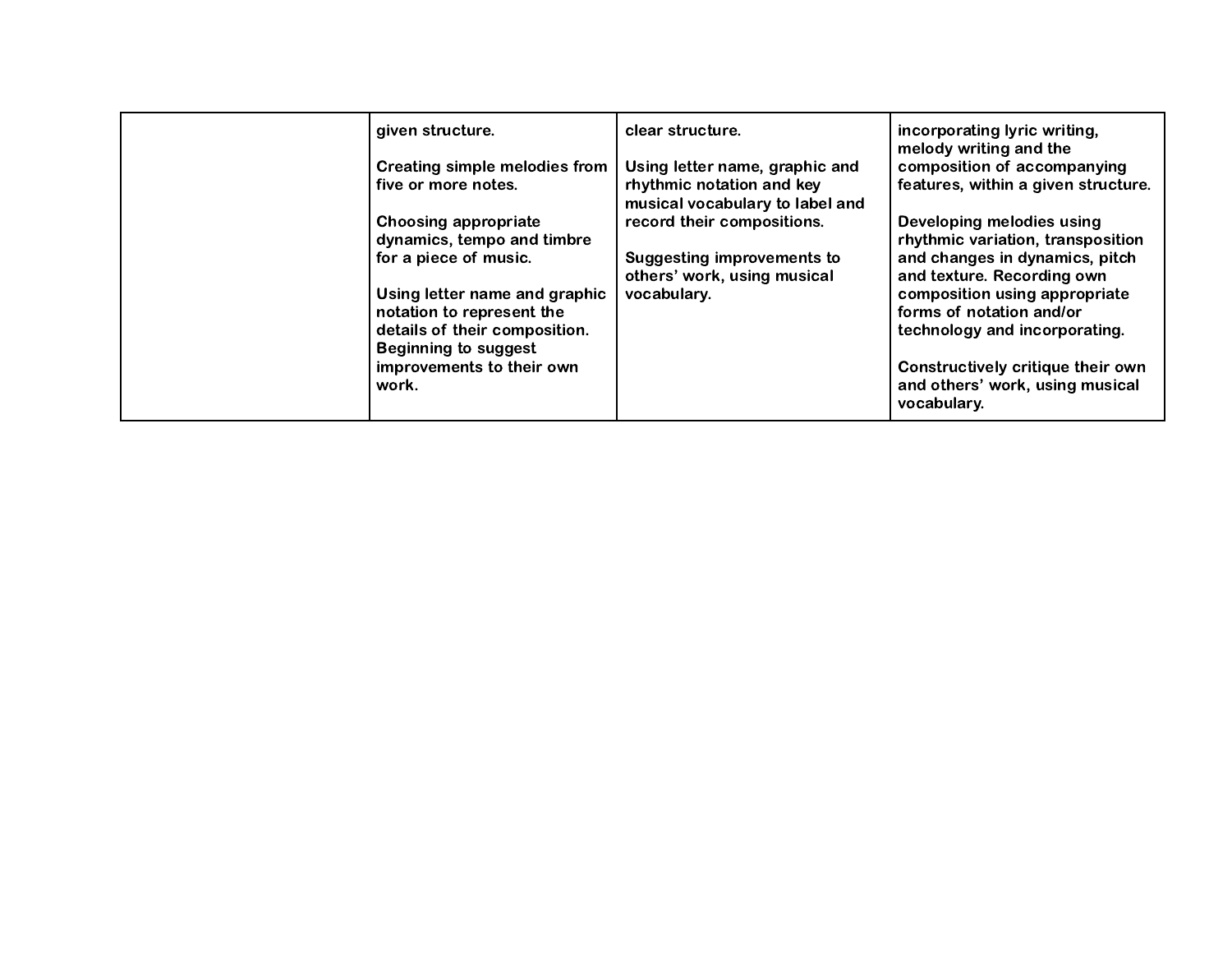| Performing                                                                                                                                                                                                                                                                                                                                         |                                                                                                                                                                                                                                                                                                                                                                                                                                                                                                                                                                                                                                                                                                                                                                       |                                                                                                                                                                                                                                                                                                                                                                                                                                                                                                                                                                                                                                                                              |                                                                                                                                                                                                                                                                                                                                                                                                                                                                                                                                                                                                                                                                                                                                                                  |  |
|----------------------------------------------------------------------------------------------------------------------------------------------------------------------------------------------------------------------------------------------------------------------------------------------------------------------------------------------------|-----------------------------------------------------------------------------------------------------------------------------------------------------------------------------------------------------------------------------------------------------------------------------------------------------------------------------------------------------------------------------------------------------------------------------------------------------------------------------------------------------------------------------------------------------------------------------------------------------------------------------------------------------------------------------------------------------------------------------------------------------------------------|------------------------------------------------------------------------------------------------------------------------------------------------------------------------------------------------------------------------------------------------------------------------------------------------------------------------------------------------------------------------------------------------------------------------------------------------------------------------------------------------------------------------------------------------------------------------------------------------------------------------------------------------------------------------------|------------------------------------------------------------------------------------------------------------------------------------------------------------------------------------------------------------------------------------------------------------------------------------------------------------------------------------------------------------------------------------------------------------------------------------------------------------------------------------------------------------------------------------------------------------------------------------------------------------------------------------------------------------------------------------------------------------------------------------------------------------------|--|
| <b>EYFS</b>                                                                                                                                                                                                                                                                                                                                        | <b>Year 1/2</b>                                                                                                                                                                                                                                                                                                                                                                                                                                                                                                                                                                                                                                                                                                                                                       | Year 3/4                                                                                                                                                                                                                                                                                                                                                                                                                                                                                                                                                                                                                                                                     | <b>Year 5/6</b>                                                                                                                                                                                                                                                                                                                                                                                                                                                                                                                                                                                                                                                                                                                                                  |  |
| Using their voices to join in<br>with well-known songs from<br>memory.<br><b>Remembering and maintaining</b><br>their role within a group<br>performance.<br>Moving to music with<br>instruction to perform actions.<br><b>Participating in performances</b><br>to a small audience.<br><b>Stopping and starting playing</b><br>at the right time. | Using their voices expressively<br>to speak and chant.<br>Singing short songs from<br>memory, maintaining the<br>overall shape of the melody<br>and keeping in time.<br>Maintaining the pulse (play on<br>the beat) using hands, and<br>tuned and untuned<br>instruments.<br>Copying back short rhythmic<br>and melodic phrases on<br>percussion instruments. *<br><b>Responding to simple musical</b><br>instructions such as tempo<br>and dynamic changes as part<br>of a class performance.<br>Performing from graphic<br>notation.<br>Using their voices expressively<br>when singing, including the<br>use of basic dynamics (loud<br>and quiet).<br><b>Copying longer rhythmic</b><br>patterns on untuned<br>percussion instruments,<br>keeping a steady pulse. | Performing from basic staff<br>notation, incorporating rhythm<br>and pitch and being able to<br>identify these symbols using<br>musical terminology.<br>Singing longer songs in a variety<br>of musical styles from memory,<br>with accuracy, control, fluency<br>and a developing sense of<br>expression including control of<br>subtle dynamic changes.<br>Singing and playing in time with<br>peers with accuracy and<br>awareness of their part in the<br>group performance.<br>Playing melody parts on tuned<br>instruments with accuracy and<br>control and developing<br>instrumental technique.<br>Playing syncopated rhythms with<br>accuracy, control and fluency. | Singing songs in two or more<br>parts, in a variety of musical<br>styles from memory, with<br>accuracy, fluency, control and<br>expression.<br>Performing with accuracy and<br>fluency from graphic and simple<br>staff notation.<br>Playing a simple chord<br>progression with accuracy and<br>fluency.<br>Working as a group to perform a<br>piece of music, adjusting the<br>interrelated dimensions of music<br>as required, keeping in time with<br>others and communicating with<br>the group.<br>Performing a solo or taking a<br>leadership role within a<br>performance.<br>Performing with accuracy and<br>fluency from graphic and staff<br>notation and from their own<br>notation.<br>Performing by following a<br>conductor's cues and directions. |  |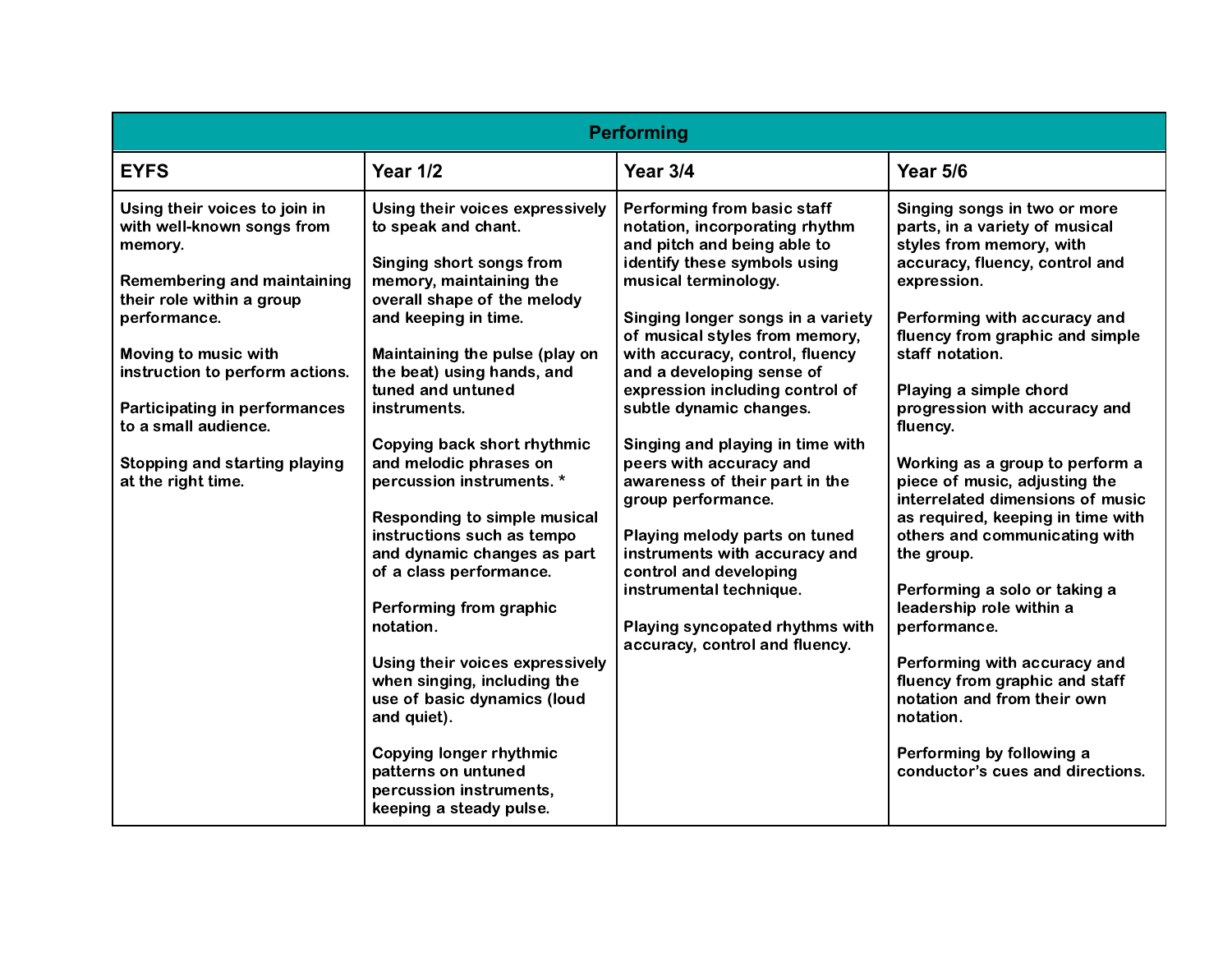| Performing expressively using<br>dynamics and timbre to alter<br>sounds as appropriate.                      |  |
|--------------------------------------------------------------------------------------------------------------|--|
| Singing back short melodic<br>patterns by ear and playing<br>short melodic patterns from<br>letter notation. |  |

| <b>History of Music</b> |            |                                                                                                                                                                                                                                                                                                       |                                                                                                                                                                                                                                                                                                                                                                                                                                              |  |
|-------------------------|------------|-------------------------------------------------------------------------------------------------------------------------------------------------------------------------------------------------------------------------------------------------------------------------------------------------------|----------------------------------------------------------------------------------------------------------------------------------------------------------------------------------------------------------------------------------------------------------------------------------------------------------------------------------------------------------------------------------------------------------------------------------------------|--|
| <b>EYFS</b>             | Year $1/2$ | Year $3/4$                                                                                                                                                                                                                                                                                            | Year $5/6$                                                                                                                                                                                                                                                                                                                                                                                                                                   |  |
|                         |            | Understanding that music from<br>different times has different<br>features. (Also part of the<br>Listening strand)<br>Recognising and discussing the<br>stylistic features of different<br>genres, styles and traditions of<br>music using musical vocabulary.<br>(Also part of the Listening strand) | Confidently discussing the<br>stylistic features of different<br>genres, styles and traditions of<br>music and explaining how these<br>have developed over time. (Also<br>part of the Listening strand)<br>Discussing musical eras in<br>context, identifying how they have<br>influenced each other, and<br>discussing the impact of different<br>composers on the development of<br>musical styles. (Also part of the<br>Listening strand) |  |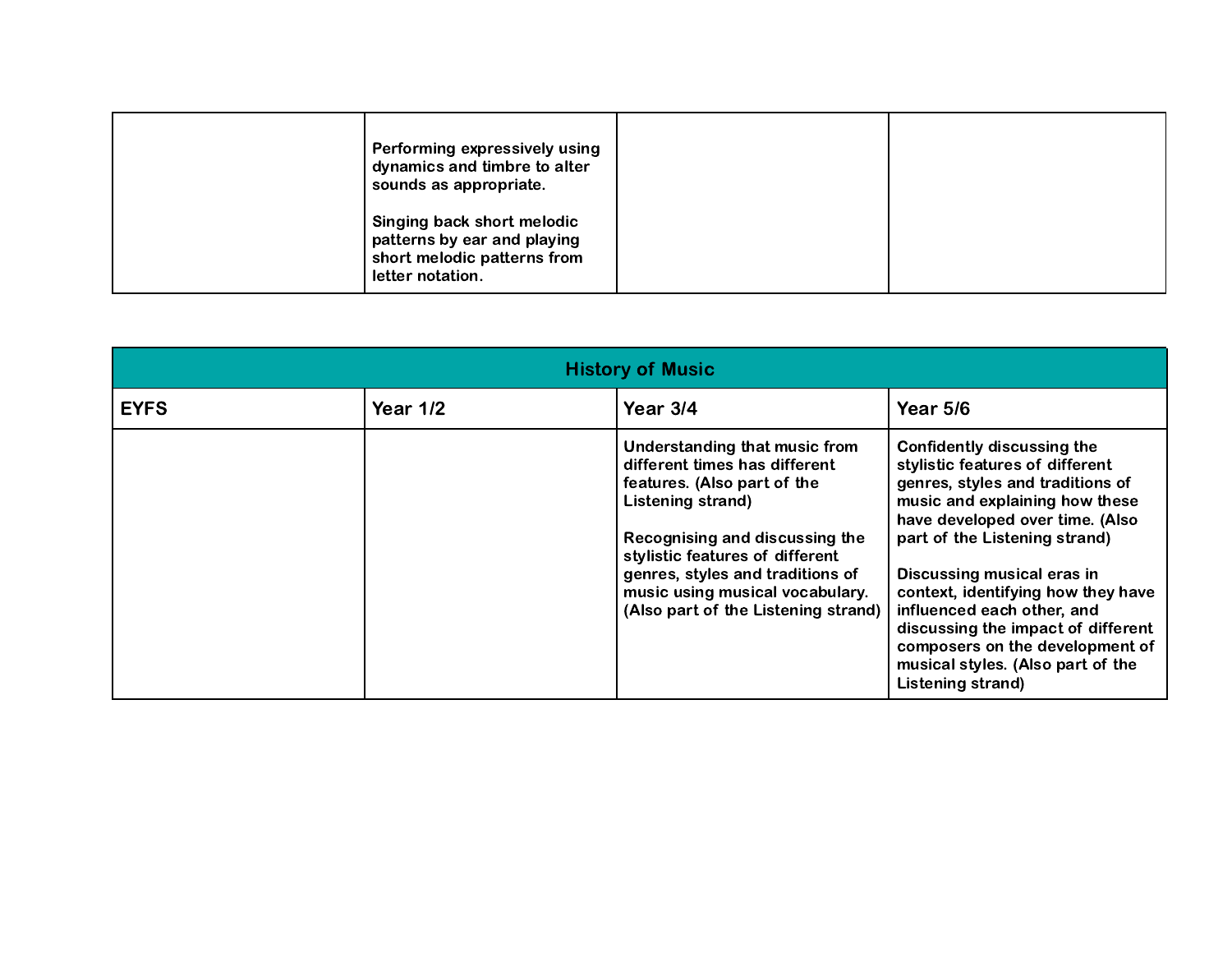|                 | The inter-related dimensions of music                 |                                                                                                                                                     |                                                                                                                                                                                                   |                                                                                                                                          |  |
|-----------------|-------------------------------------------------------|-----------------------------------------------------------------------------------------------------------------------------------------------------|---------------------------------------------------------------------------------------------------------------------------------------------------------------------------------------------------|------------------------------------------------------------------------------------------------------------------------------------------|--|
|                 | <b>EYFS</b>                                           | <b>YEAR 1/2</b>                                                                                                                                     | <b>YEAR 3/4</b>                                                                                                                                                                                   | <b>YEAR 5/6</b>                                                                                                                          |  |
| <b>PITCH</b>    | To understand what<br>'high' and ' low' notes<br>are. | To understand that pitch means<br>how high or low a note sounds.<br>To understand that 'tuned'<br>instruments play more than one<br>pitch of notes. | To know that the group of<br>pitches in a song is called its<br>'key' and that a key decides<br>whether a song sounds happy<br>or sad.                                                            | To know that a 'bent note' is<br>a note that varies in its pitch,<br>eg the pitch may slide up or<br>down.<br>To understand that varying |  |
|                 |                                                       | To know that some tuned<br>instruments have a lower range<br>of pitches and some have a<br>higher range of pitches.                                 | To know that some traditional<br>music around the world is<br>based on five-notes called a<br>'pentatonic' scale.                                                                                 | effects can be created using<br>only your voice, for example<br>by changing the pitch,<br>dynamic or tempo of the<br>sounds made.        |  |
|                 |                                                       | To understand that a melody is<br>made up from high and low<br>pitched notes played one after<br>the other, making a tune.                          | To understand that a<br>pentatonic melody uses only<br>the five notes C D E G A.                                                                                                                  | To know that the Solfa<br>syllables represent the<br>pitches in an octave.                                                               |  |
|                 |                                                       |                                                                                                                                                     | To know that a bass line is the<br>lowest pitch line of notes in a<br>piece of music, and a walking<br>bassline (where patterns of<br>notes go up then down again)<br>is common in rock and roll. | To understand that 'major'<br>key signatures use note<br>pitches that sound cheerful<br>and upbeat.                                      |  |
|                 |                                                       |                                                                                                                                                     | To know that a glissando in<br>music means a sliding effect<br>played on instruments or<br>made by your voice.                                                                                    | To understand that 'minor'<br>key signatures use note<br>pitches that can suggest<br>sadness and tension.<br>To know that a melody can   |  |
|                 |                                                       |                                                                                                                                                     | To know that 'transposing' a<br>melody means changing its<br>key, making it higher or lower<br>pitched.                                                                                           | be adapted by changing its<br>pitch.                                                                                                     |  |
| <b>DURATION</b> | To recognise that<br>different sounds can be          | To know that rhythm means a<br>pattern of long and short notes                                                                                      | To know that different notes<br>have different durations, and                                                                                                                                     | To know that 'poly-rhythms'<br>means many different                                                                                      |  |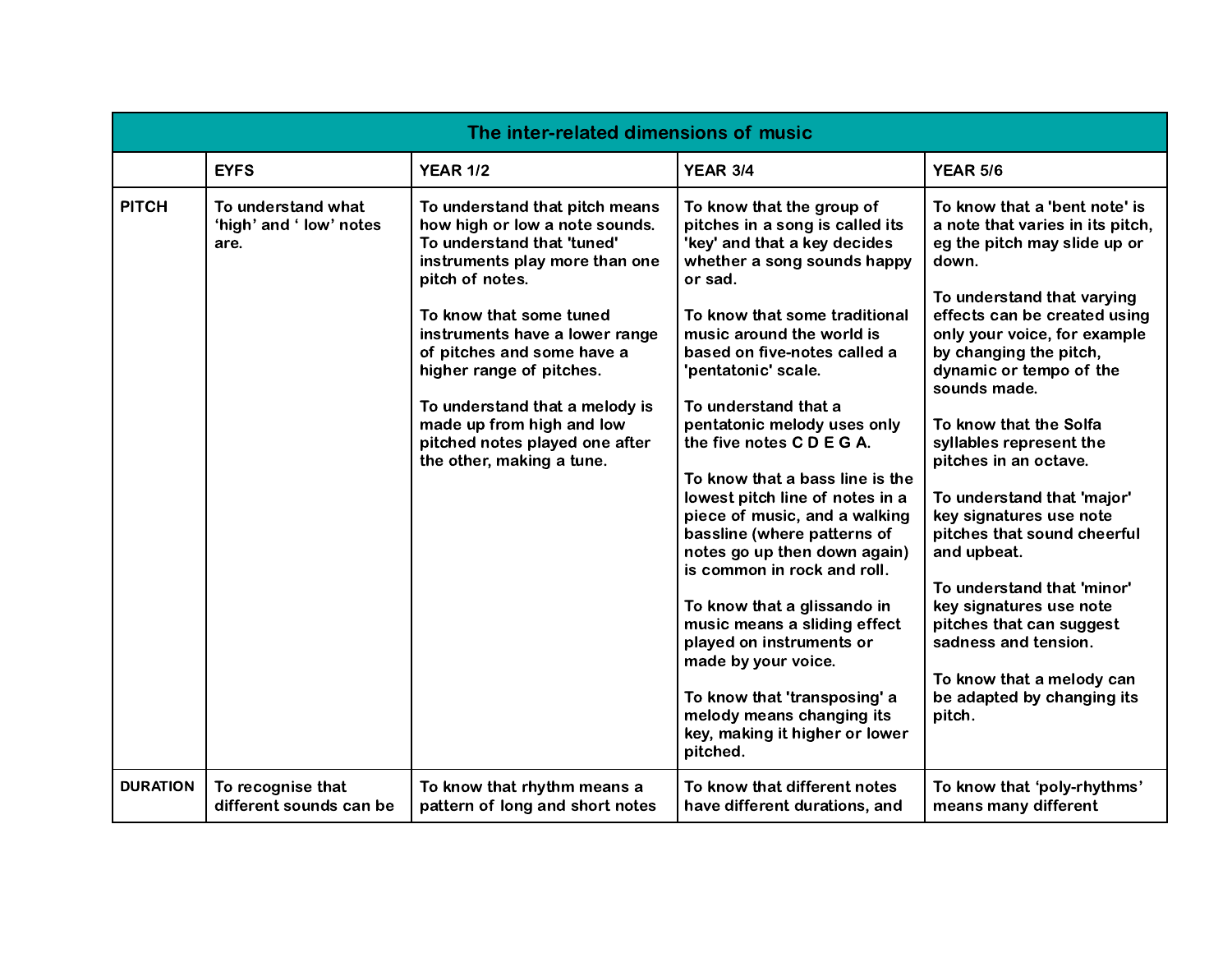|                 | long or short                                                            | To know that 'duration' means<br>how long a note, phrase or<br>whole piece of music lasts.<br>To know that the long and short<br>sounds of a spoken phrase can<br>be represented by a rhythm                                               | that crotchets are worth one<br>whole beat.<br>To know that written music<br>tells you how long to play a<br>note for.<br>To know that combining<br>different instruments playing<br>different rhythms creates<br>layers of sound called<br>'texture'.<br>To know that playing 'in time'<br>requires playing the notes for<br>the correct duration as well as<br>at the correct speed.<br>To know that a motif in music<br>can be a repeated rhythm. | rhythms played at once.<br>To know that the duration of<br>a note or phrase in music<br>can be shown using a<br>repeated symbol or the size<br>of a symbol on a graphic<br>score.<br>To understand that all types<br>of music notation show note<br>duration, including the<br>Kodaly method which uses<br>syllables to indicate rhythms.<br>To understand that<br>representing beats of silence<br>or 'rests' in written music is<br>important as it helps us play<br>rhythms correctly.<br>To know that a quaver is<br>worth half a beat |
|-----------------|--------------------------------------------------------------------------|--------------------------------------------------------------------------------------------------------------------------------------------------------------------------------------------------------------------------------------------|------------------------------------------------------------------------------------------------------------------------------------------------------------------------------------------------------------------------------------------------------------------------------------------------------------------------------------------------------------------------------------------------------------------------------------------------------|--------------------------------------------------------------------------------------------------------------------------------------------------------------------------------------------------------------------------------------------------------------------------------------------------------------------------------------------------------------------------------------------------------------------------------------------------------------------------------------------------------------------------------------------|
| <b>DYNAMICS</b> | To understand that<br>instruments can be<br>played loudly or softly.     | To know that dynamics means<br>how loud or soft a sound is.<br>To understand that sounds can<br>be adapted to change their<br>mood, eg through dynamics.<br>To know that dynamics can<br>change the effect a sound has<br>on the audience. | To know that the word<br>'crescendo' means a sound<br>getting gradually louder.<br>To know that changing the<br>dynamics of a musical phrase<br>or motif can change the<br>texture of a piece of music.                                                                                                                                                                                                                                              | To understand that varying<br>effects can be created using<br>only your voice, for example<br>by changing the pitch,<br>dynamic or tempo of the<br>sounds made.<br>To know that a melody can<br>be adapted by changing its<br>dynamics.                                                                                                                                                                                                                                                                                                    |
| <b>TEMPO</b>    | To recognise music that<br>is 'fast' or 'slow'.<br>To understand that we | To know that the 'pulse' is the<br>steady beat that goes through<br>music.                                                                                                                                                                 | To know that playing in time<br>means all performers playing<br>together at the same speed.                                                                                                                                                                                                                                                                                                                                                          | To understand that a slow<br>tempo can be used to make<br>music sound sad.                                                                                                                                                                                                                                                                                                                                                                                                                                                                 |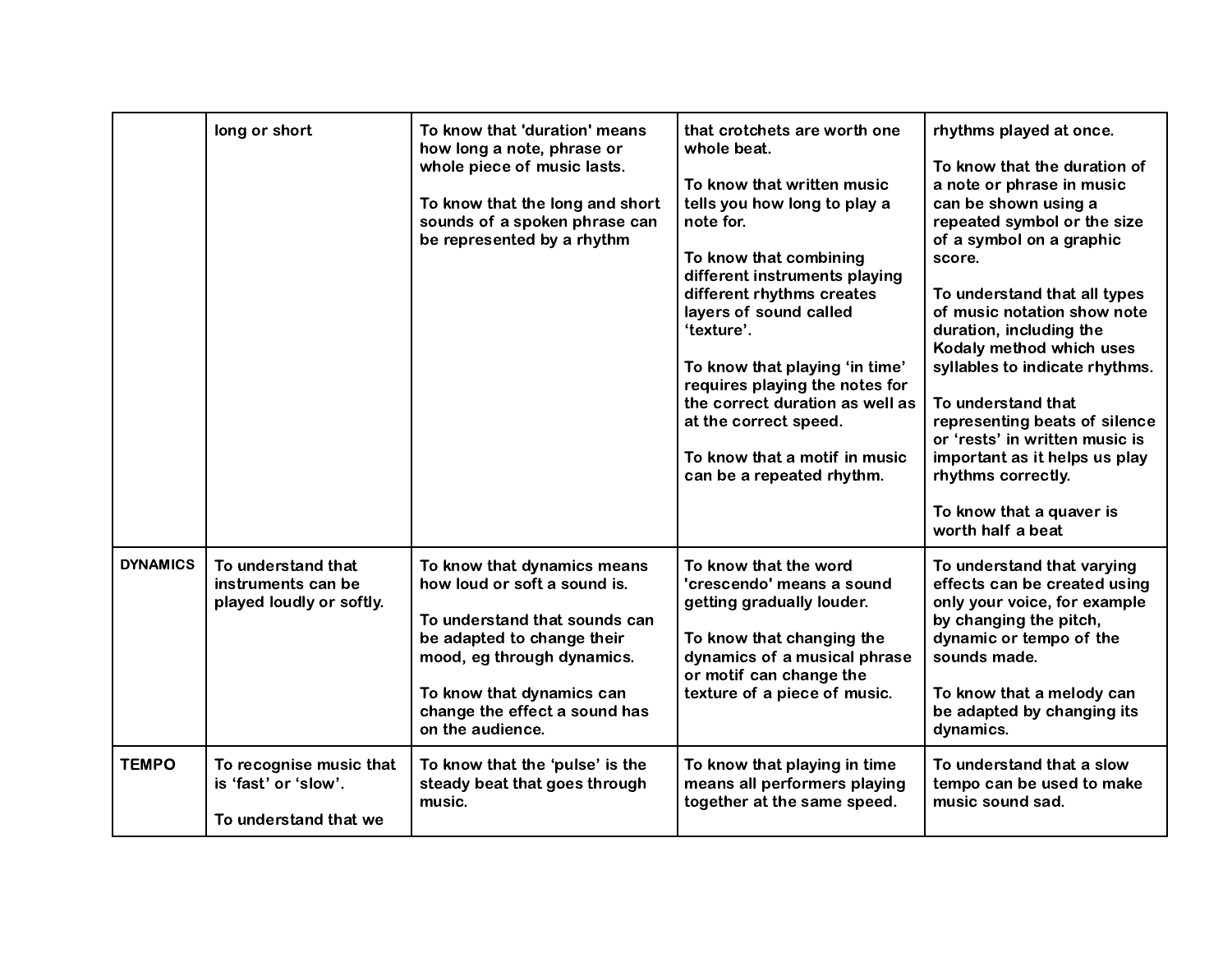|                | can match our body<br>movements to the speed<br>(tempo) or pulse (beat)<br>of music.   | To know that tempo is the speed<br>of the music.<br>To understand that the tempo of<br>a musical phrase can be<br>changed to achieve a different<br>effect.                                                                                                                                                                                                                                                                      |                                                                                                                                                                                                                                                                                                                                                              | To understand that varying<br>effects can be created using<br>only your voice, for example<br>by changing the pitch,<br>dynamic or tempo of the<br>sounds made.<br>To know that timbre can also<br>be thought of as 'tone colour'<br>and can be described in<br>many ways e.g. warm or<br>cold, rich or bright. |
|----------------|----------------------------------------------------------------------------------------|----------------------------------------------------------------------------------------------------------------------------------------------------------------------------------------------------------------------------------------------------------------------------------------------------------------------------------------------------------------------------------------------------------------------------------|--------------------------------------------------------------------------------------------------------------------------------------------------------------------------------------------------------------------------------------------------------------------------------------------------------------------------------------------------------------|-----------------------------------------------------------------------------------------------------------------------------------------------------------------------------------------------------------------------------------------------------------------------------------------------------------------|
| <b>TIMBRE</b>  | To know that different<br>instruments can sound<br>like a particular<br>character      | To know that 'timbre' means the<br>quality of a sound; e.g. that<br>different instruments would<br>sound different playing a note of<br>the same pitch.<br>To know that my voice can<br>create different timbres to help<br>tell a story.<br>To know that musical<br>instruments can be used to<br>create 'real life' sound effects.<br>To understand an instrument<br>can be matched to an animal<br>noise based on its timbre. | To understand that the timbre<br>of instruments played affects<br>the mood and style of a piece<br>of music.<br>To know that grouping<br>instruments according to their<br>timbre can create contrasting<br>'textures' in music.<br>To understand that both<br>instruments and voices can<br>create audio effects that<br>describe something you can<br>see. | To understand that human<br>voices have their own<br>individual timbre, and that<br>this can be adapted by using<br>the voice in different ways.<br>To know that timbre can also<br>be thought of as 'tone colour'<br>and can be described in<br>many ways e.g. warm or<br>cold, rich or bright.                |
| <b>TEXTURE</b> | To know that music<br>often has more than one<br>instrument being played<br>at a time. | To know that music has layers<br>called 'texture'.<br>To know that a graphic score<br>can show a picture of the layers,<br>or 'texture', of a piece of music.                                                                                                                                                                                                                                                                    | To know that many types of<br>music from around the world<br>consist of more than one layer<br>of sound; for example a 'tala'<br>and 'rag' in traditional Indian<br>music.<br>To know that combining                                                                                                                                                         | To understand that a chord is<br>the layering of several<br>pitches played at the same<br>time.<br>To know that poly-rhythms<br>means many rhythms played<br>at once.                                                                                                                                           |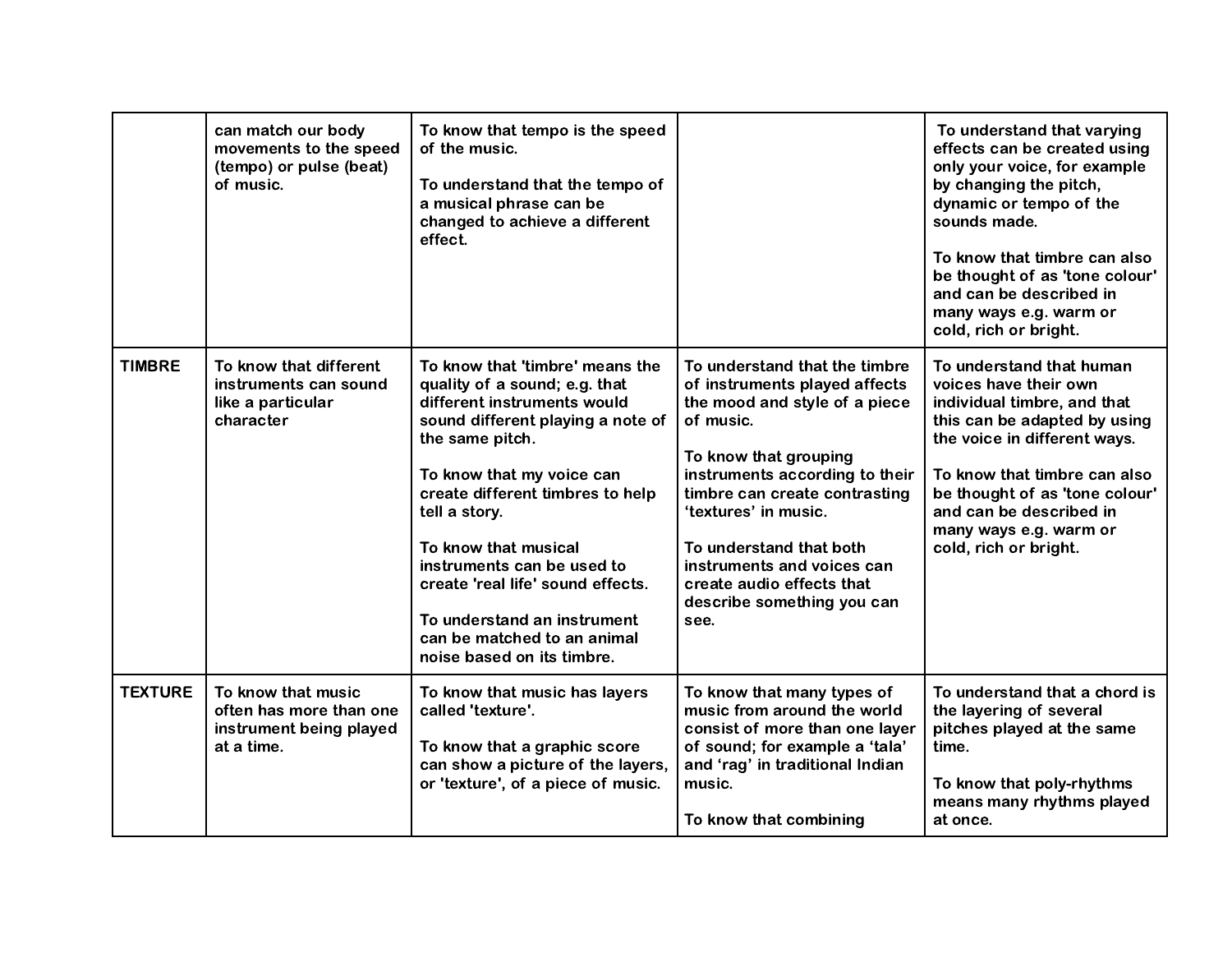|                  |                                                |                                                                                                                                                                                                                                  | different instruments and<br>different rhythms when we<br>compose can create layers of<br>sound we call 'texture'.<br>To understand that harmony<br>means playing two notes at<br>the same time, which usually<br>sound good together.                                                                                                                                                                                                                                                                                                                                                                                                                        | To understand that texture<br>can be created by adding or<br>removing instruments in a<br>piece and can create the<br>effect of dynamic change.<br>To know that a<br>counter-melody is different to<br>harmony because it uses a<br>different rhythm as well as                                                                                                                                                                                            |
|------------------|------------------------------------------------|----------------------------------------------------------------------------------------------------------------------------------------------------------------------------------------------------------------------------------|---------------------------------------------------------------------------------------------------------------------------------------------------------------------------------------------------------------------------------------------------------------------------------------------------------------------------------------------------------------------------------------------------------------------------------------------------------------------------------------------------------------------------------------------------------------------------------------------------------------------------------------------------------------|------------------------------------------------------------------------------------------------------------------------------------------------------------------------------------------------------------------------------------------------------------------------------------------------------------------------------------------------------------------------------------------------------------------------------------------------------------|
| <b>STRUCTURE</b> | To recognise the chorus<br>in a familiar song. | To know that a piece of music<br>can have more than one section,<br>eg a verse and a chorus.<br>To understand that structure<br>means the organisation of<br>sounds within music, eg a<br>chorus and verse pattern in a<br>song. | To know that in a ballad, a<br>'stanza' means a verse.<br>To know that music from<br>different places often has<br>different structural features,<br>e.g. traditional Chinese music<br>is based on the five-note<br>pentatonic scale.<br>To know that deciding the<br>structure of music when<br>composing can help us create<br>interesting music with<br>contrasting sections. An<br>ostinato is a musical pattern<br>that is repeated over and<br>over; a vocal ostinato is a<br>pattern created with your<br>voice.<br>To understand that musical<br>motifs (repeating patterns) are<br>used as a building block in<br>many well-known pieces of<br>music | To know that a loop is a<br>repeated rhythm or melody,<br>and is another word for<br>ostinato.<br>To know that 12-bar Blues is<br>a sequence of 12 bars of<br>music, made up of three<br>different chords.<br>To know that a chord<br>progression is a sequence of<br>chords that repeats<br>throughout a song.<br>To know that a 'theme' in<br>music is the main melody and<br>that 'variations' are when this<br>melody has been changed in<br>some way. |